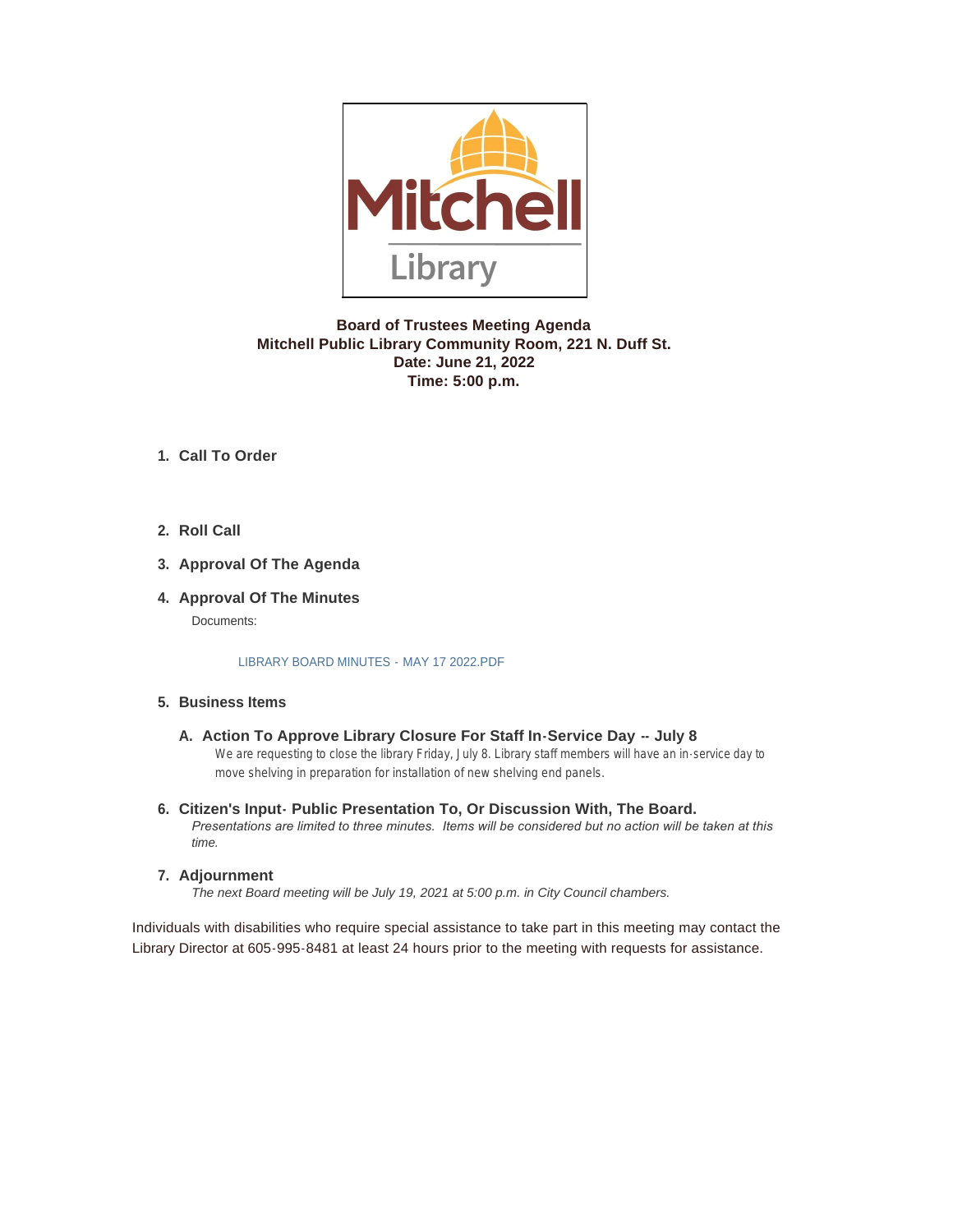

5/17/2022 - Minutes

## **Call To Order 1.**

*Board President Temple called the meeting to order at 5:01 p.m.*

## **Roll Call 2.**

*The following members were present in person: Ann Temple, Dennis, Emma DeVos, Deb Everson, Diana Goldammer, and Steve Rice. Also present were Kevin Kenkel, Library Director and Michele DeVries, Cataloger. Kenkel introduced the library's new cataloger, Michele DeVries to board members.*

## **Approval Of The Agenda 3.**

*There were no changes to the agenda. Motion by Rice, seconded by Nath, to approve the agenda. All members voted "Aye". Motion passed.*

## **4. Approval Of The Minutes**

*Board members reviewed the minutes from the April 20, 2022 board meeting. Motion by Nath, seconded by Rice, to approve these minutes. All members present voted "Aye". Motion passed.*

## **Director's Report 5.**

*Board members reviewed written reports and monthly statistics for April 2022. Motion by Goldammer, seconded by DeVos, to approve the director's report. All members present voted "Aye". Motion passed.*

#### **Financial Report & Approval Of Bills 6.**

*Board members reviewed the April 2022 bank statement and financial reports. Motion by Rice, seconded by Everson, to approve the April 2022 financial reports. All members present voted "Aye". Motion passed.*

## **Business Items 7.**

## **Discussion Regarding Future Schedule Of Board Meetings A.**

*Board members discussed the future schedule for board meetings. The Board's by-laws and state law require the board to meet at least quarterly. Kenkel shared meeting schedules for library boards of other SD communities with populations similar to Mitchell. Board members agreed that there isn't necessarily a need to hold a business meeting on a monthly basis just to approve monthly reports, but it is beneficial to remain connected to what's going on at the library. Board members also expressed a desire to meet at the library at times. Goldammer suggested that for some months the board hold training sessions at the library rather than having business meetings. Board members liked this idea. Motion by Goldammer, seconded by Rice, to schedule official board business meetings the third Tuesday of odd months (i.e.,*  January, March, May, July, September, November) in City Council chambers and to schedule training sessions the third